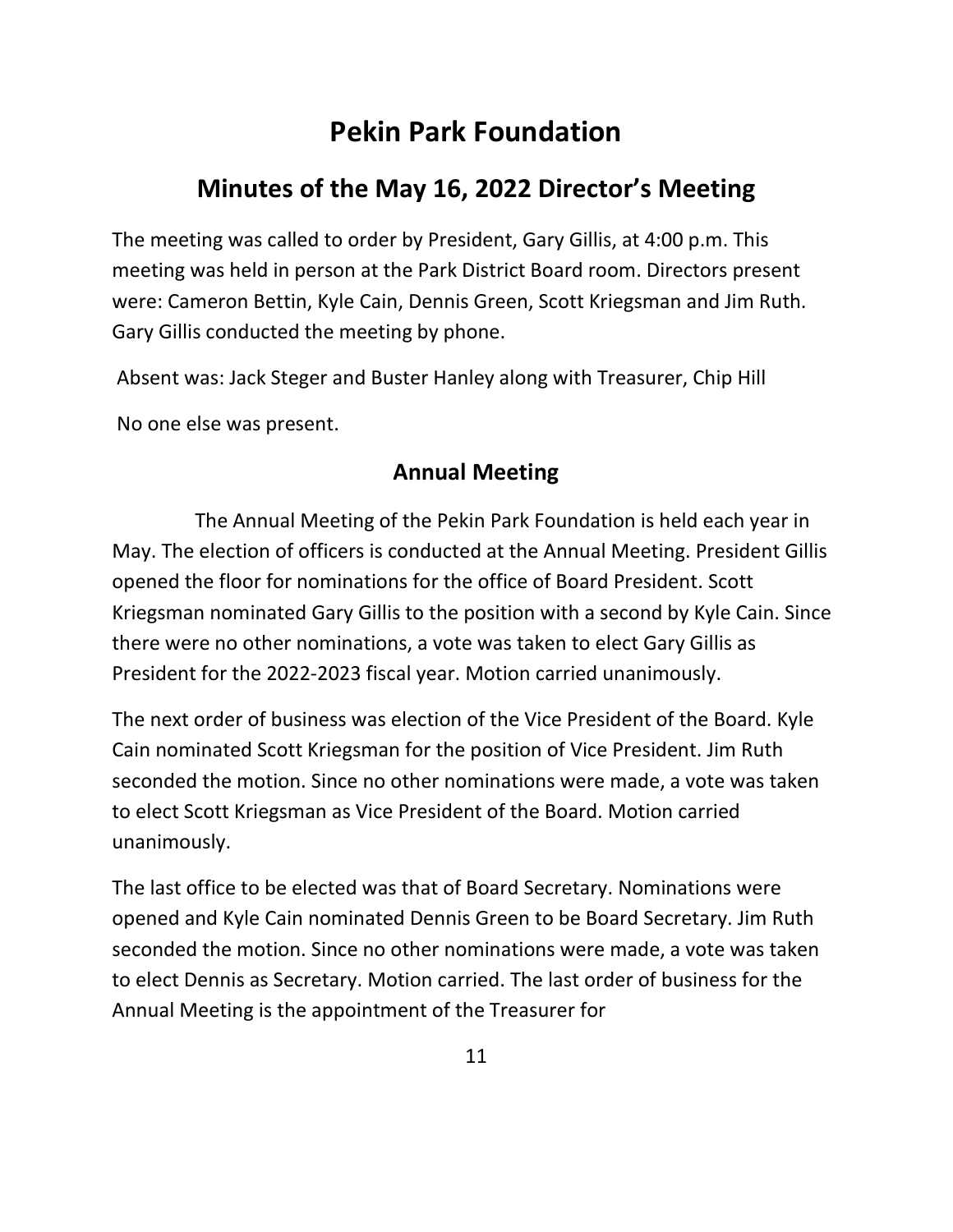the organization. Kyle the Cain moved to appoint Chip Hill as Treasurer with a second by Dennis Green. A vote was taken and the motion was approved unanimously. Having concluded the business of the Annual Meeting, President Gillis continued on with the Regular May Meeting.

#### **Minutes**

Jim Ruth moved to approve the minutes for the April 18, 2022 Regular Meeting. Kyle Cain seconded the motion. Motion carried.

### **Treasurer's Report**

Chip provided the Treasurer's Report in advance of the meeting that accounted for fund balances totaling \$962,533.53 as of 5/16/2022. The fund balances were as follows: Vanguard Escrow Acct. \$542,196.63; Miller Center \$221,236.30; James Field \$7,160.77; Larry's Casting Kids \$4,402.63; Depot Restoration Fund \$500.00; Sundial Maintenance \$0.00; Arena Ice Rink Boards \$0.00;Restricted for Benches, Plaques, Pavers, etc. \$10,500.00; Baseball Fund (Barry Miller Memorial)\$1,172.00; IRVSRA \$0.00; Restricted for Parkside \$500.00; Steve Funk Junior Golf \$17,379.52; Terri Gambetti Scholarship Fund \$6,097.25; Tom Elliott Park Improvement and Enhancement Fund \$1,674.39; Foundation Endowment \$4,670.00; Miller Center Trip Fund \$0.00; Dog Park Improvement Fund \$3,016.44 and Unrestricted Funds \$684,224.23.

Two bills were presented for approval this month. A bill amounting to \$84.16 from P&P Press was presented for Funky Monkey Golf Outing posters and brochures. That bill is to be paid from the Junior Golf Fund. Another bill for \$2,780.00 from NuToys was presented to be paid from the Benches, Plaques and Pavers account for 2 New Lagoon Benches. Kyle Cain moved to pay the bills. Scott Kriegsman seconded the motion. Motion carried.

Buster joined the meeting at 4:07 p.m.